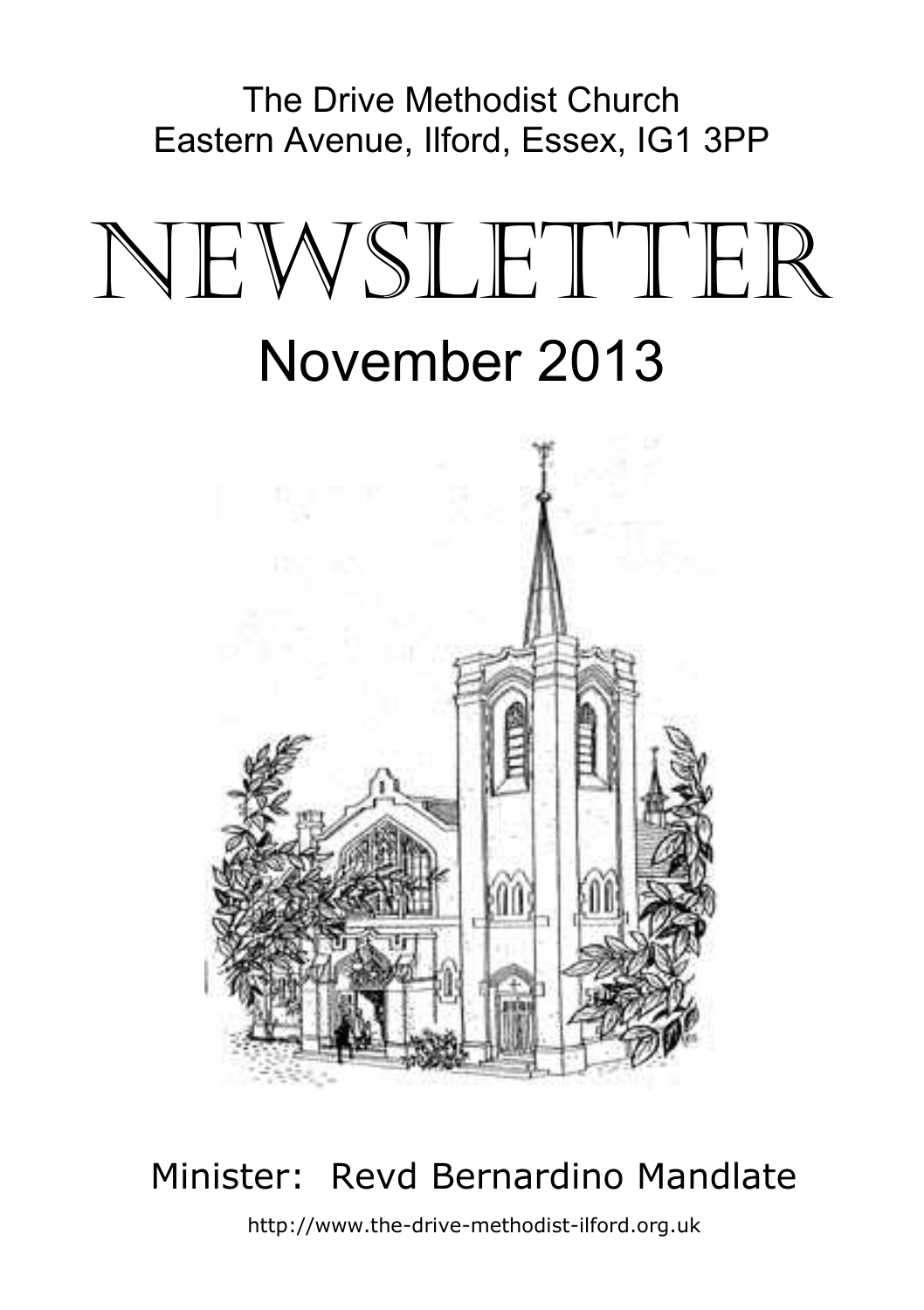#### **FROM OUR MINISTER Revd. Bernardino Mandlate.**

#### Friends

As I write, we are busy celebrating One World Week. This celebration is an annual opportunity to reflect on our world and what is happening to it. We all have a hand and influence as to what our world looks like. Years ago, it used to take months to travel around the world. Now, the world has become a global village, small in such a way that what one says in an instant is heard all over the world and the desired or undesired effects are felt immediately.

The world continues to be divided in haves and have not's, healthy and not so healthy people, rich and poor, well fed and hungry, and the categories go on. As communities and societies of the world, we have failed and continue to fail to bring a level playing field. We still struggle to feed the hungry; actually we have left them to their own devices as long as we ourselves are ok.

The theme for this year, of One World Week, is 'More than enough'. I believe that the world has more than enough of almost everything for everyone to leave even if slightly comfortable. It's a question of how do we share, or are prepared to share with others what we have. The amount of waste that we throw away on a daily basis is an insult to those who are going without in this country and around the world. Just think of what you as a family unit throw away sometimes or often because you suspect it to be out of date or simply because you've deemed your food not to be fresh enough for you to consume. Just think of those who wouldn't care about freshness of the food as long as they have something to eat. Think of the many elderly people who will struggle this winter because they can't afford the prices of heating going up. Allow me to appeal to you, help in whichever way you can. As Tesco says, every little bit helps.

Think of the conflicts of our times, bloodshed in many countries and very often for no credible reason. Look at the greedy politicians who never get things done because they are shareholders of so many enterprises or are so corrupt that they cannot see the needs of their peoples as their responsibility. We have a duty to interfere in politics the only way we can, influencing the vote and making sure our politicians take their responsibilities very seriously.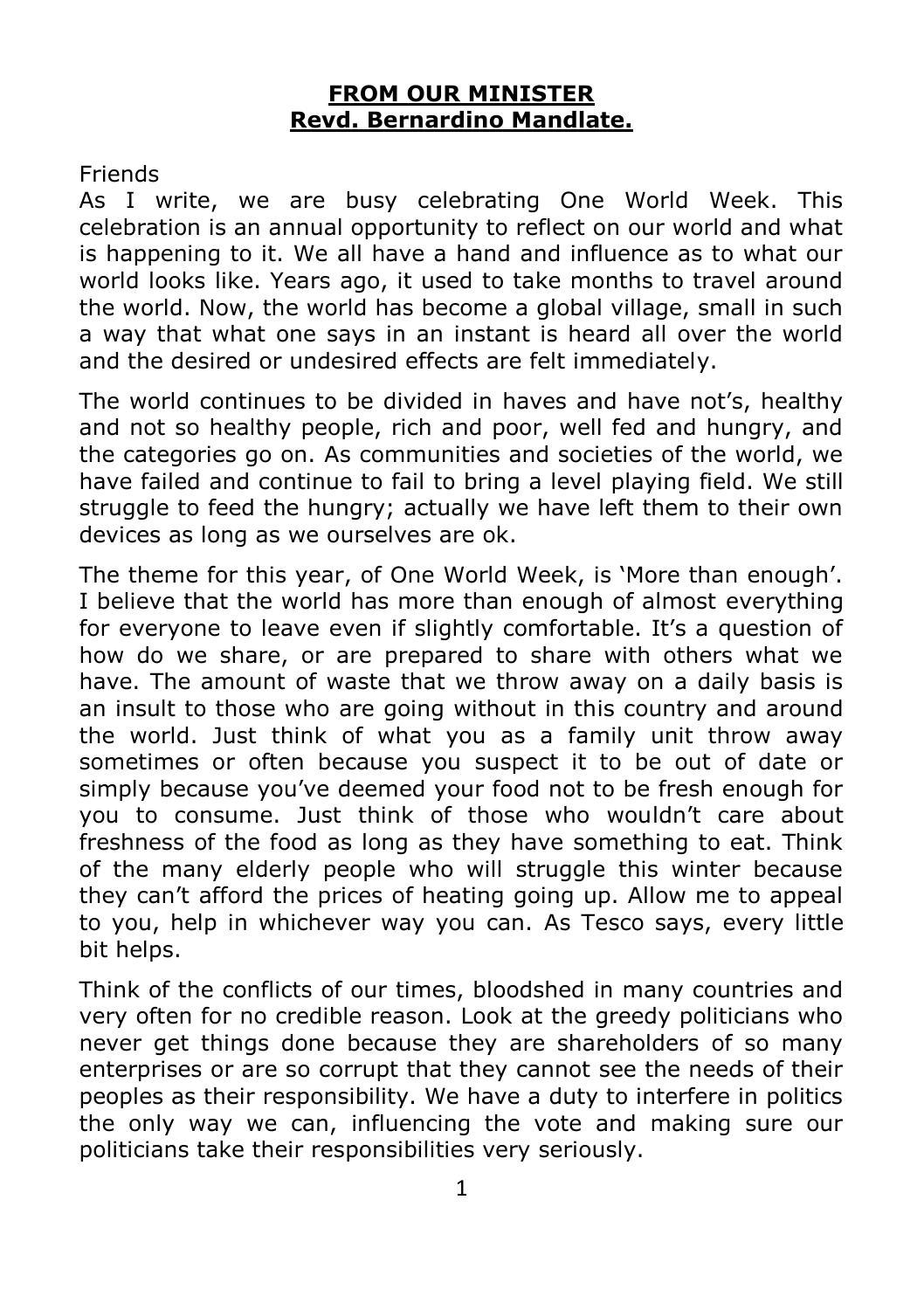The Drive family continues to grow slowly, and we continue to worship God as we should. We have a few of our members who are not feeling well and gradually finding it difficult to be in church worshipping every week. We

continue to pray to God that He will continue to grant them the quality of life they need to keep going.

Winter is knocking and I pray that you will keep safe and warm and continue to praise God even for the harsh winters that sometimes come our way.

May the good Lord continue to bless each and everyone. **Dino**



The Church Lunch Club will be having their Christmas festivities on Tuesday December  $17<sup>TH</sup>$  at one o'clock in the Hall. Names and money will be collected nearer the end of November. **Catherine Sayers.**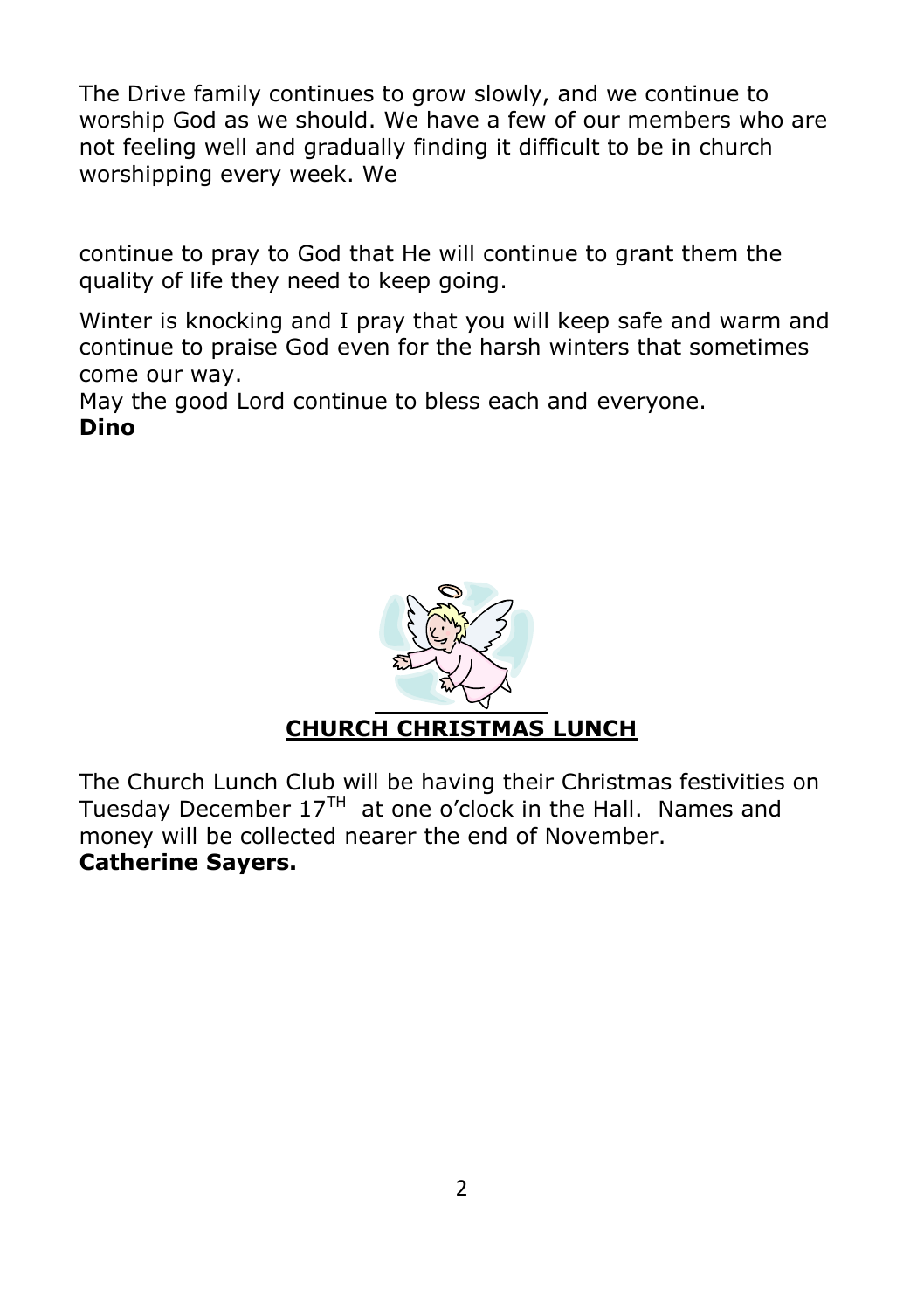# **CHANGE OF SERVICE TIME**

Due to the reduction in the number of Ordained Ministers in the circuit, and local preacher numbers available to lead services, it has become necessary for churches to consider changing their service times to enable Ministers and in some cases local preachers to take two services on Sunday mornings.

Most churches in the circuit have now changed to accommodate this need, and it has therefore become necessary for us to work with Ilford church to enable Bernardino to take both services. He also has a responsibility for Seven Kings church which is currently considering their future, with an option to merge with Goodmayes church.

This matter was considered at the church council which met on October  $10^{th}$ , and by a majority vote decided to move our service start time to 11.15am as from December  $1<sup>st</sup>$ . Ilford church has agreed to move their start time from 10.30am to 9.30am in order to make it possible for Bernardino to take both services when he is not preaching at Seven Kings church.

We hope you will find this acceptable, and will be able to accommodate the change. It may well not affect our Sunday unacceptably.

**Roy Brunnen**.

# **YOUR KINDNESS HAS MEANT SO MUCH**

Is the printed message on a card we have received from Peter Sharp. He also wrote the following in the card.

"To all. Please note I'm not very good at these sort of letters, to all the good people at The Drive. Thank you all for remembering me in the dock. I had visits from Frank, Dave, Janet & Roy – oh yes and the big man.

I understand Frank's other half has been in Hospital God Bless Catherine hope she gets well soon. I'd like to say a big thank you to Corrine doing my dobie. I understand she changed my sheets and stood them up in the corner while she had a breather.

I must not forget Susan, she has been an Angel you don't see Angels with glass and buck teeth.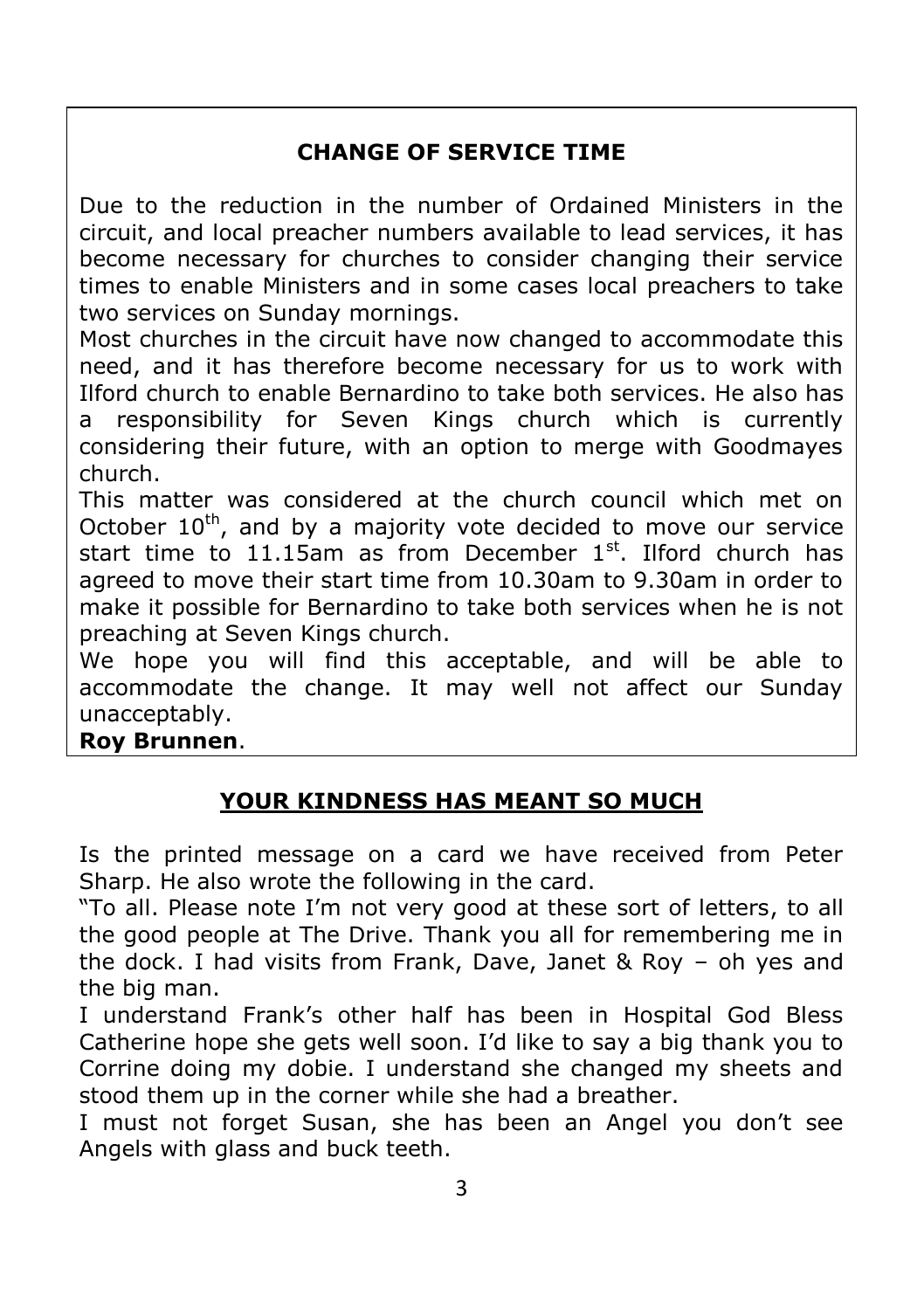Well rounding off I must say thank you all. God bless you all. **Peter.**

# **CHURCH FELLOWSHIP NEWS**

Our 2013/ 2014 Programme got off to a splendid start with a very amusing and informative talk by Chris and Jenny about the "Christmas Shoe Box Appeal, which a group of us at The Drive are again taking part in.

**On Tuesday November 5th** we have a "Musical Anagram which is a light hearted quiz about some well known pieces of music. The quiz is not compulsory! Do come along at 8.00pm. to enjoy the music Refreshments are served.

# **WHITECHAPEL MISSION.**

Sunday  $20<sup>th</sup>$  October was the day we were privileged to have Tony Miller, the chief executive officer of the mission come and take our service, and tell us about the history and work of the mission, which of course is in Whitechapel, almost next to the Royal London Hospital.

His talk is always both interesting and inspiring. We had quite a lot of food from our Harvest Festival, and some also some clothing which is always welcome, as the poor people who are helped by the mission often need a change of clothing, as most of them either lodge in overnight accommodation or sleep rough on the pavements.

We also had a chance to donate money to their fund, and we collected £190.

Thank you to those who donated to the mission, we are always collecting non perishable foods and clothing for their use. Winter is upon us, so if you have any unwanted warm clothing it would be very welcome.

#### **Roy Brunnen.**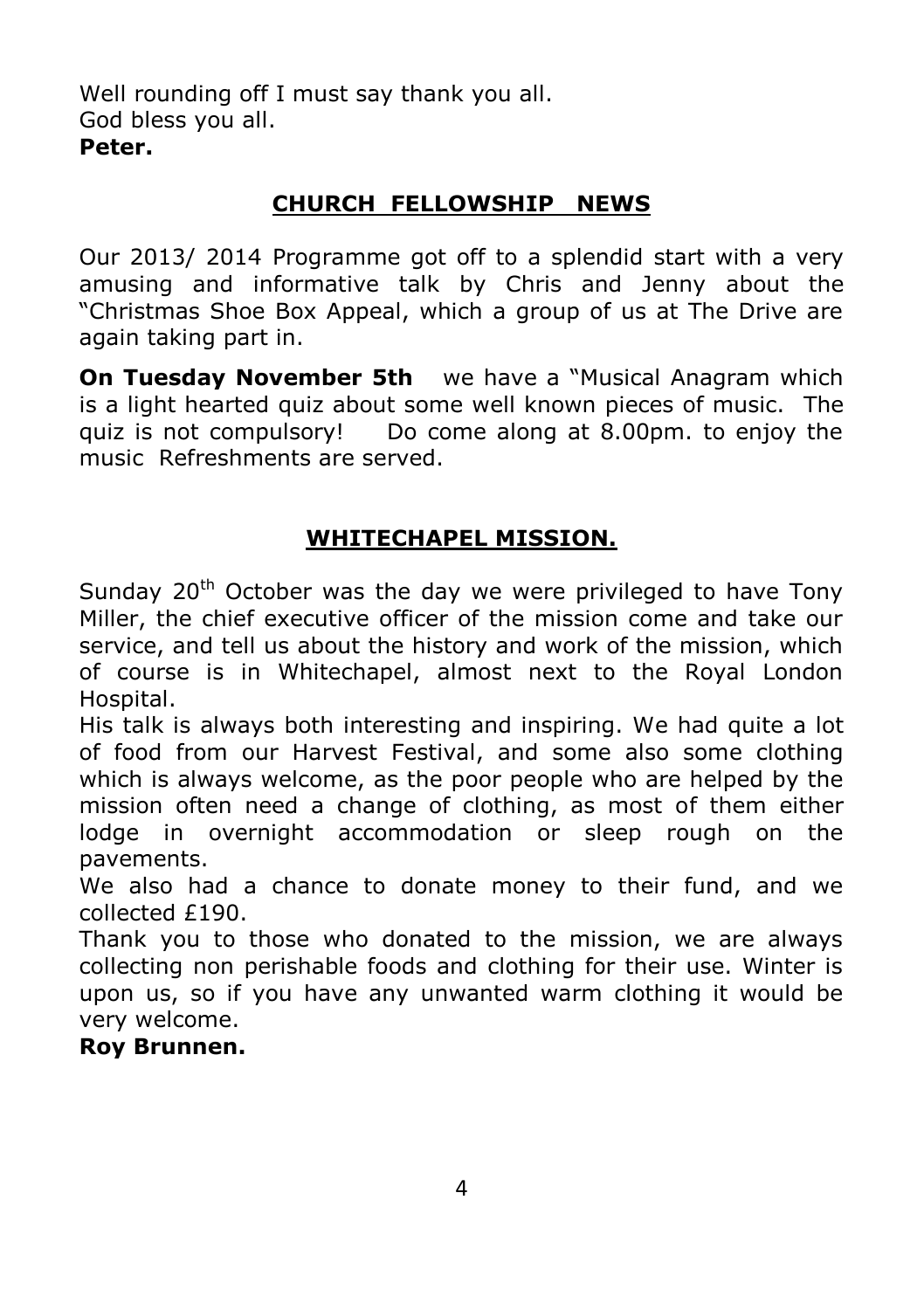# **MACMILLAN COFFEE MORNING 'WOW'**

A huge thank you to all who supported my Coffee Morning by coming and making it a convivial and successful day and to those who boosted the takings with donations. Once again Kay Whidden and her team from the Pre-school came up trumps. Kay arrived in her lunch break with Asian goodies cooked by the staff – very welcome for lunch snacks and also appreciated by the Line Dancers in their tea break. The final total topped £735. WOW! **Audrey Taylor**

#### **CHRISTMAS SHOE BOXES. Samaritans Purse**

Thank you to Brian Grinham who bought the shoe boxes for us, and also a big thank you to everyone who has taken one to fill. The boxes need to be ready for collection by Sunday  $3<sup>rd</sup>$  November. Please put them at the back of the church by this date. Many thanks **Jo Wright**

# **MUSIC MATTERS**

After a successful first appearance at our Harvest Festival service last month, our new informal singing group will meet again to prepare something for the JMA service on  $17<sup>th</sup>$  November. There will be practices after the morning services on 27<sup>th</sup> October, 3<sup>rd</sup> November and 10<sup>th</sup> November. Anyone from age 7ish upwards is welcome!

Also, do let me know if you are interested in being part of a hand bell ringing group for Christmas. Again, all ages welcome.

Choir practices to prepare for the Advent and Christmas seasons are every Thursday at 7:30pm from  $14<sup>th</sup>$  November to  $19<sup>th</sup>$  December. If you've ever wanted to sing in the choir, now is a really good time to join! Anyone is welcome, no audition.

# **Andrew Taylor**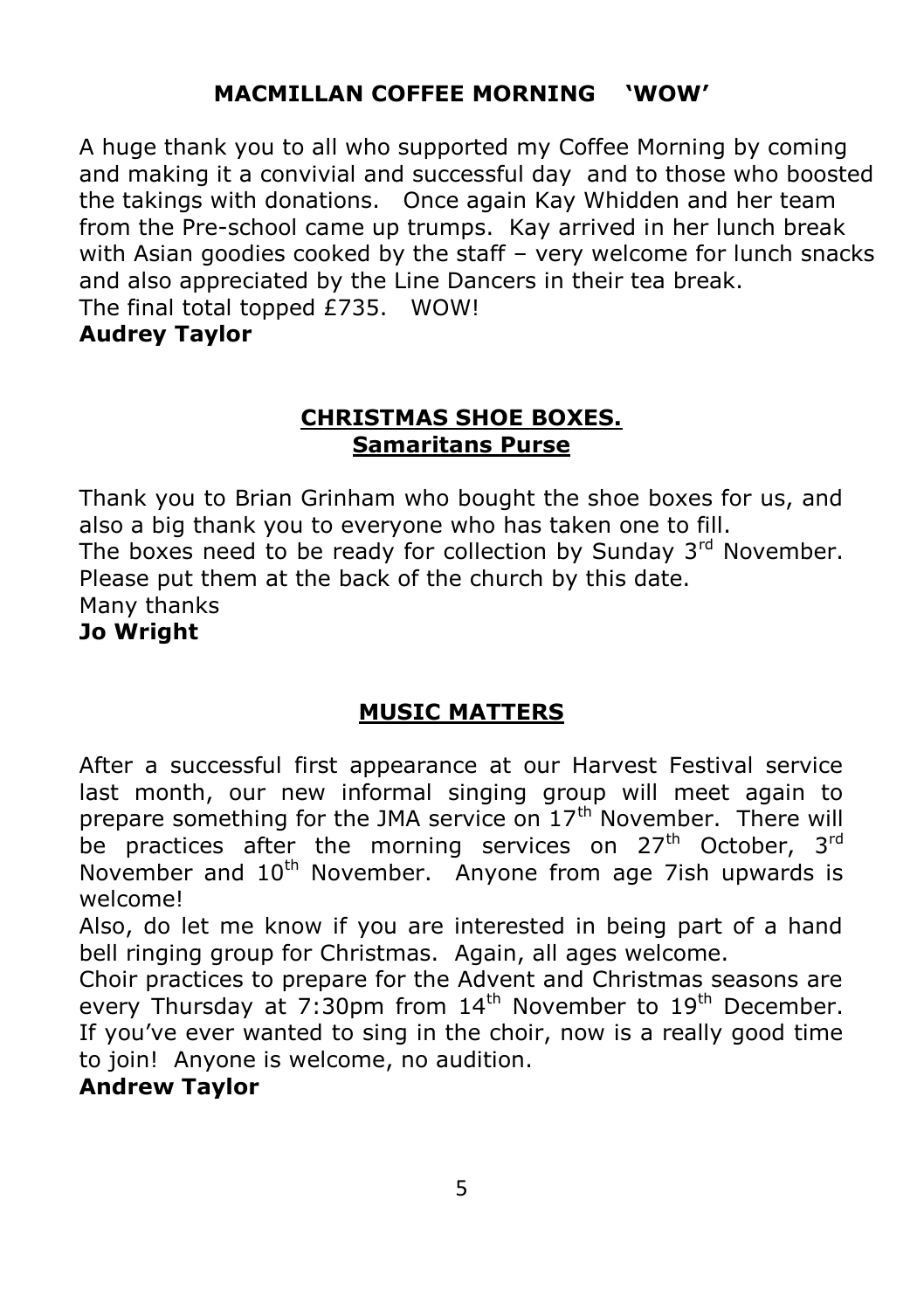# **AN APPEAL**

It is the time of year when Samaritans Purse's Operation Christmas Child Shoebox campaign is gearing up to process the many thousands of boxes that are donated for children abroad who due to their circumstances might otherwise not receive a gift.

However we need help, do you know anyone who might assist us by driving a hired van, or assisting the driver, to collect the boxes from local churches, schools, businesses and other community groups? The need is from the beginning of November until the middle of December. The person needs to be able to commit a whole day or days as we collect right across London. Due to the age restrictions the hired vans any potential driver needs to be aged 25 and under 76 have a full driving licence with less than 6 penalty points. Additionally help is needed to check the boxes and pack them in cartons ready for exporting could you or anyone you know help? Any help, from an hour to a few days will assist in getting the boxes to the children. Currently the 'Woodford' team is still searching for a 'warehouse' to use as the one that has been used for the last two years is not available.

Please ask at your church if anyone might help and forward their details or get them to contact me. *(email address and phone number are in the printed version of the newsletter)* Thank for your past support of the campaign.

#### **Gordon McCann Temp Logistics Support Officer**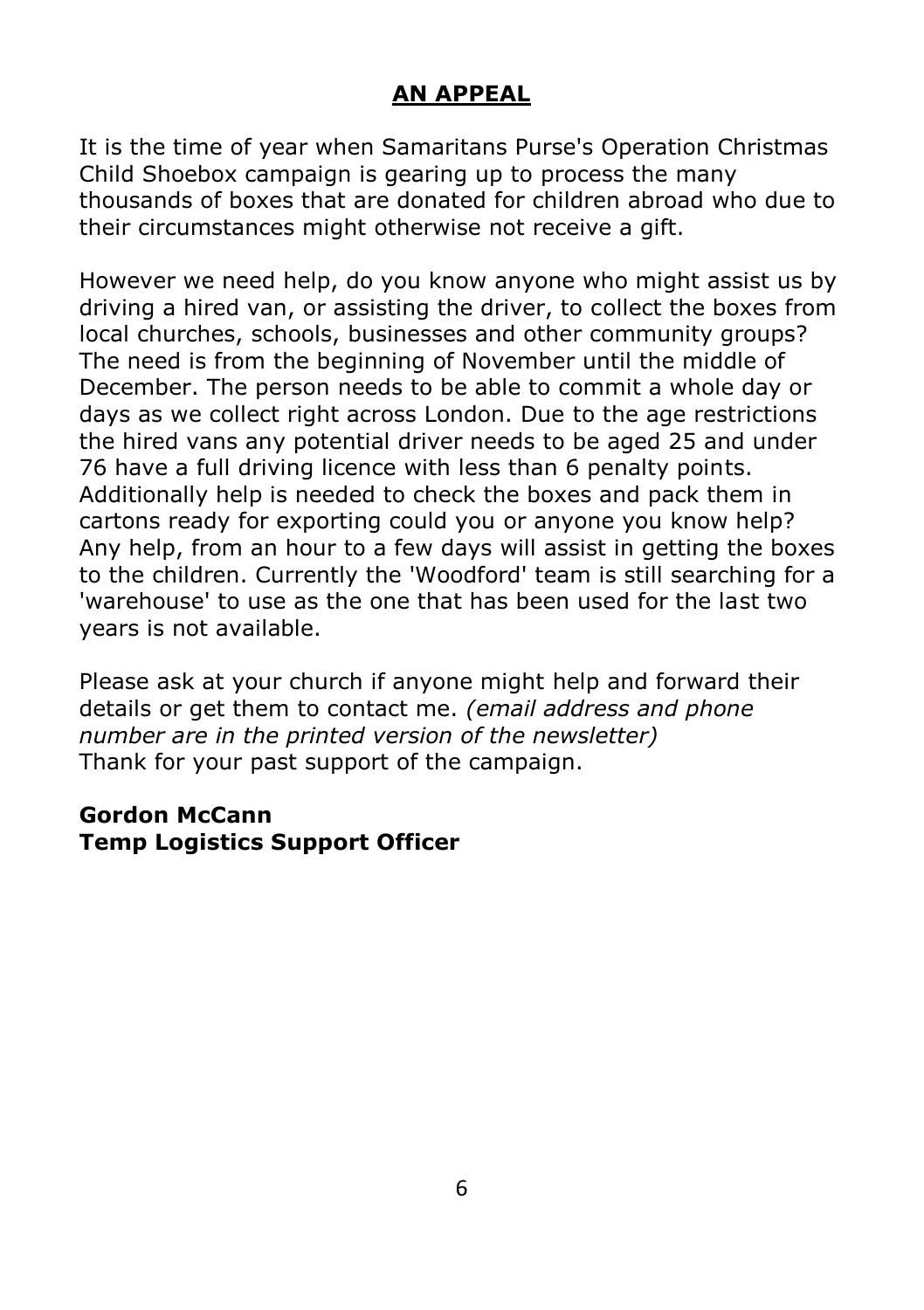#### **A CHRISTIAN RESPONSE TO CONFLICT. An Advent Study**

To take place at The Drive Methodist Church from 8-9.30pm We will be using the Christian Aid advent Study 2013 -

| Date<br>Tuesday 26th Nov | Leader<br>Bernadino | Bible passage<br>Matthew 24:36-44<br>Romans 13:11-14 | Country                                                   |
|--------------------------|---------------------|------------------------------------------------------|-----------------------------------------------------------|
|                          |                     | Isaiah $2:1-5$                                       | Angola                                                    |
| Tuesday 3rd Dec          | Jonathan            | Isaiah 11:1-10                                       | Colombia                                                  |
| Tuesday 10 <sup>th</sup> | Marie               | Isaiah 35:1-10                                       | Israel and<br>the<br>Occupied<br>Palestinian<br>Territory |
| Tuesday 17th             | Jonathan            | Isaiah 7:10-16                                       | Iraq                                                      |

#### **I HAVE BEEN CAUGHT OUT BY A** *SCAM* **PLEASE DON'T LET IT HAPPEN TO YOU.**

On Friday  $13<sup>th</sup>$  September, at about 6.50 p.m., I received a phone call, the number for which had been withheld, purporting to come from a Detective Harley in Hammersmith, saying that they had arrested a person, claiming to be my grandson, using my cloned card, and that I had given him permission to purchase a mobile phone up to the value of £500.

He advised me to cancel my cards with the Bank, but when I had dialled the number on the reverse of my bank card, thinking that I was talking to the Bank, I was still actually talking to someone who I now believe to be an associate of the caller, who assured me that my cards had been stopped.

I will not go into all the details now, but if anyone wants to know how it finished up please see me.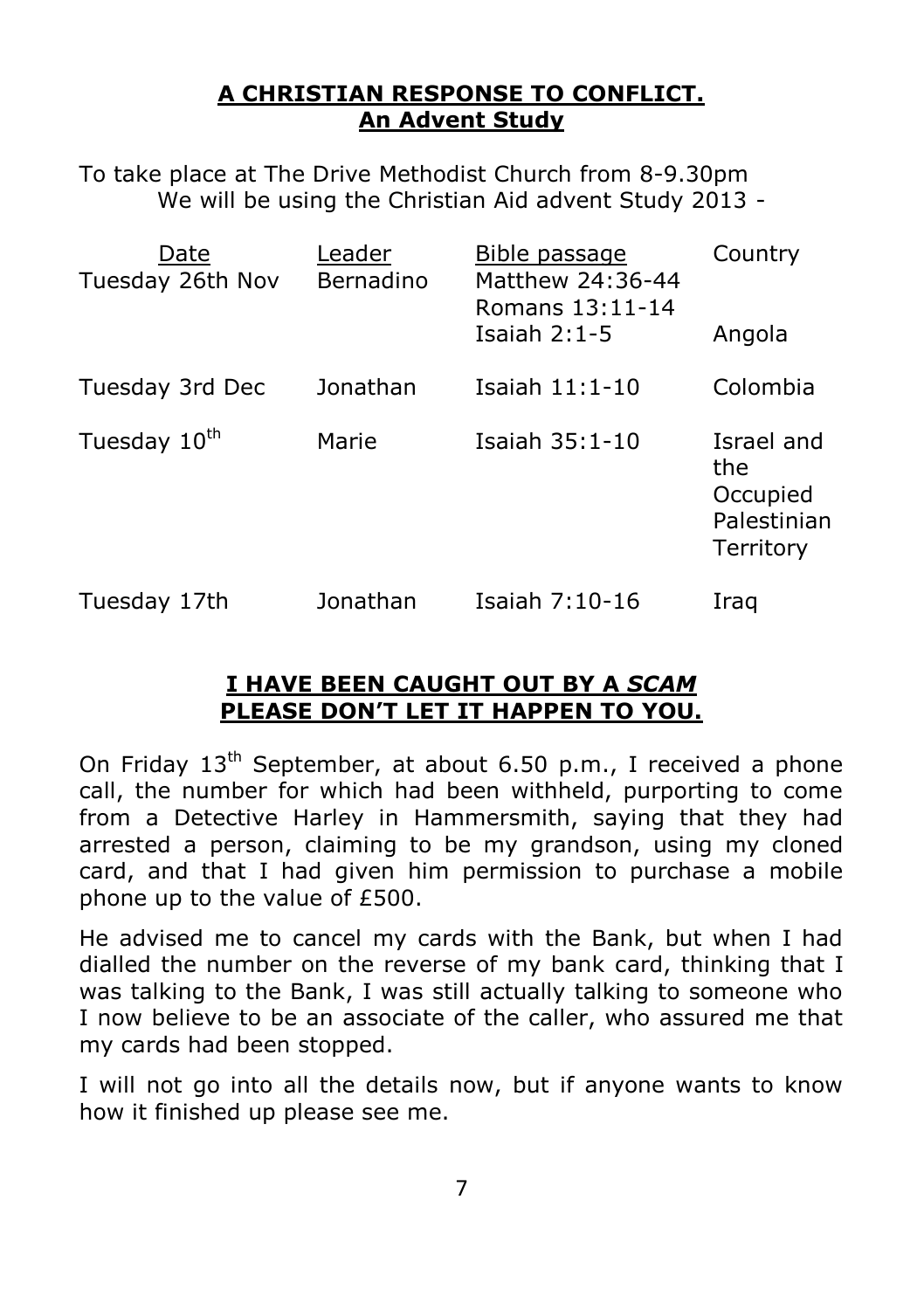Fortunately I was talking to Mary just after the incident and she said it sounded like a scam and we got the Police involved that evening and phoned the banks involved and cancelled the cards properly, but unfortunately not before attempts had been made to raid my accounts.

The Police said that this fraud was a growing problem, so please **do take care and don't get caught.**

I have since received a visit from my local Community Police Officer who left a booklet, published by the Metropolitan Police, called "The Little book of BIG Scams". It is full of advice and details about some of the scams, but you can stay on top of the scams by visiting the following website. www.met.police.uk/fraudalert.

#### **Brian Grinham**

#### **Treasurer**

At the Church Council on  $10<sup>th</sup>$  October it was with much regret that we recorded the retirement from the office of Treasurer by Peter Foster after 30 plus years.

The service he has given to our church is second to none, and together with the services of Barbara his wife, there was a time when Janet and I would remark that thought of The Drive church, without "The Foster's" was unthinkable. But unfortunately time catches up with all of us sooner or later, and those we have relied on and appreciated over the years have to cut down dramatically on their commitments.

We cannot thank either of you enough for the loyal and dedicated service you have given, and wish things had not developed the way they have, but

you will always be welcome in church and our love and prayers will always be there.

Peter's position has been taken over by John Higgins, another dedicated and valued member who has given years of service to our church, not least in his work at the Open Door centre which had to close due to lack of funding support. Welcome John, we will support you as you settle in to this task.

#### **Roy Brunnen.**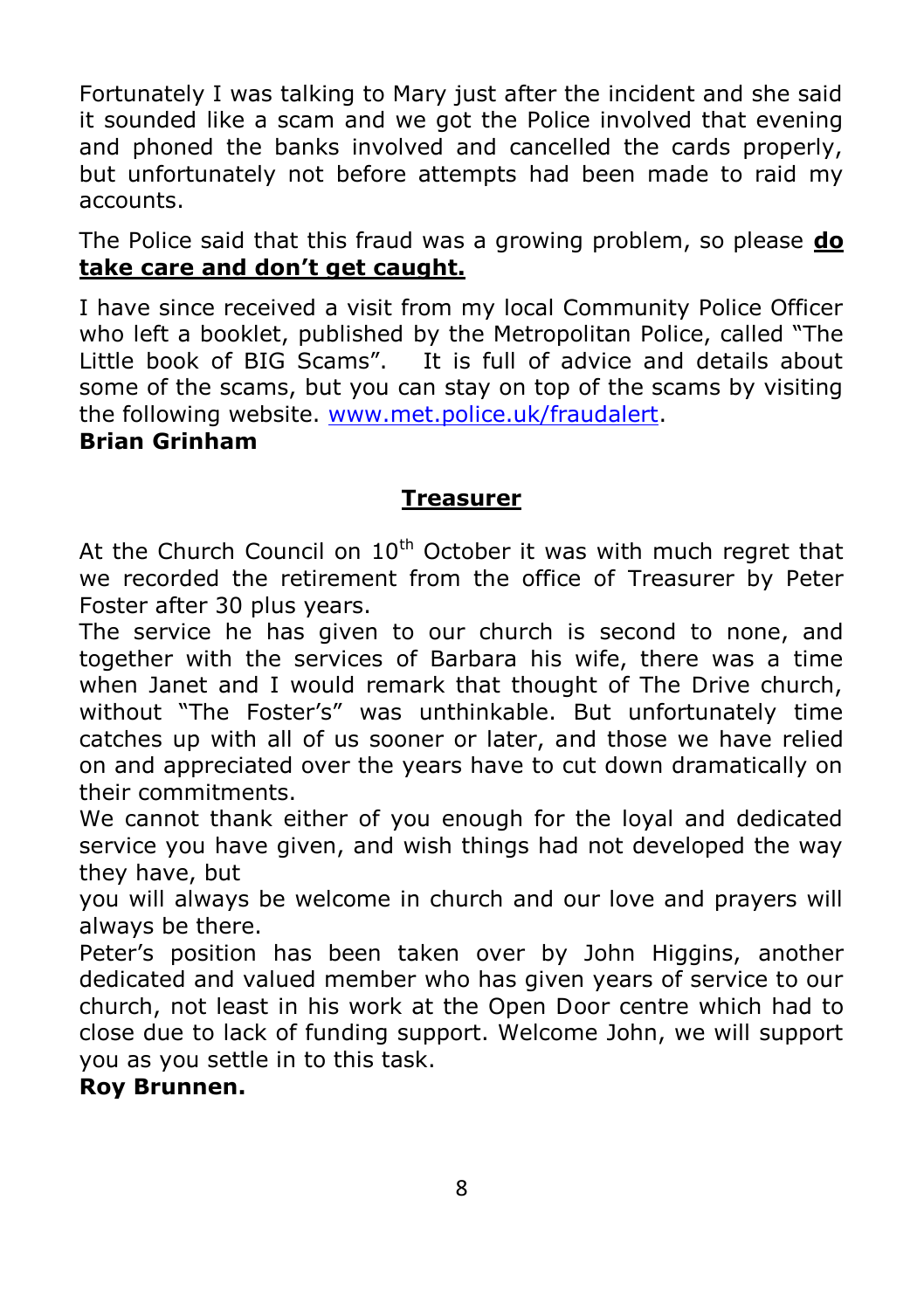# **MONTHLY TUESDAY COMMUNION.**

We hold a Tuesday morning communion at 10.00am once a Month. At present the attendance is a little limited, but those of us who do attend find it an important part of our life, but would appreciate being joined by other people. It is not a commitment to attend on every occasion, but if you are able to come, and feel it would help you in your spiritual life please try to join us. The dates for the rest of this year are as follows.

> Tuesday 12th November at 10.00am Tuesday 10<sup>th</sup> December at 10.00am

Please join us if you can. **Roy Brunnen**.

#### **COFFEE MORNING.**

Once a month some of us meet at the gardener's cafe at Valentines Mansion, in Valentines Park. The entrance is in Emerson Road just of the Cranbrook Road, Gants Hill.

Why not join us if you are able, and enjoy meeting in a social atmosphere. We meet at 10.00am or soon after as there is no formality about the event, but it does give us a chance to get to know each other over a cup of tea or coffee.

#### **Roy Brunnen.**

#### **MUSIC FROM ITALY**

on a Sunday afternoon with the Valentine Singers

The Valentine Singers present an afternoon concert of Italian music, including pieces by Puccini and Rossini, as well as other Italian delights for voice and piano.

Sundav 17<sup>th</sup> November at 4:30pm in the Barnardo's Church. Barkingside.

Tickets £10 (£5 for students/benefit holders) if bought in advance – available from Andrew Taylor book online at www.valentinesingers.org

**Andrew Taylor.**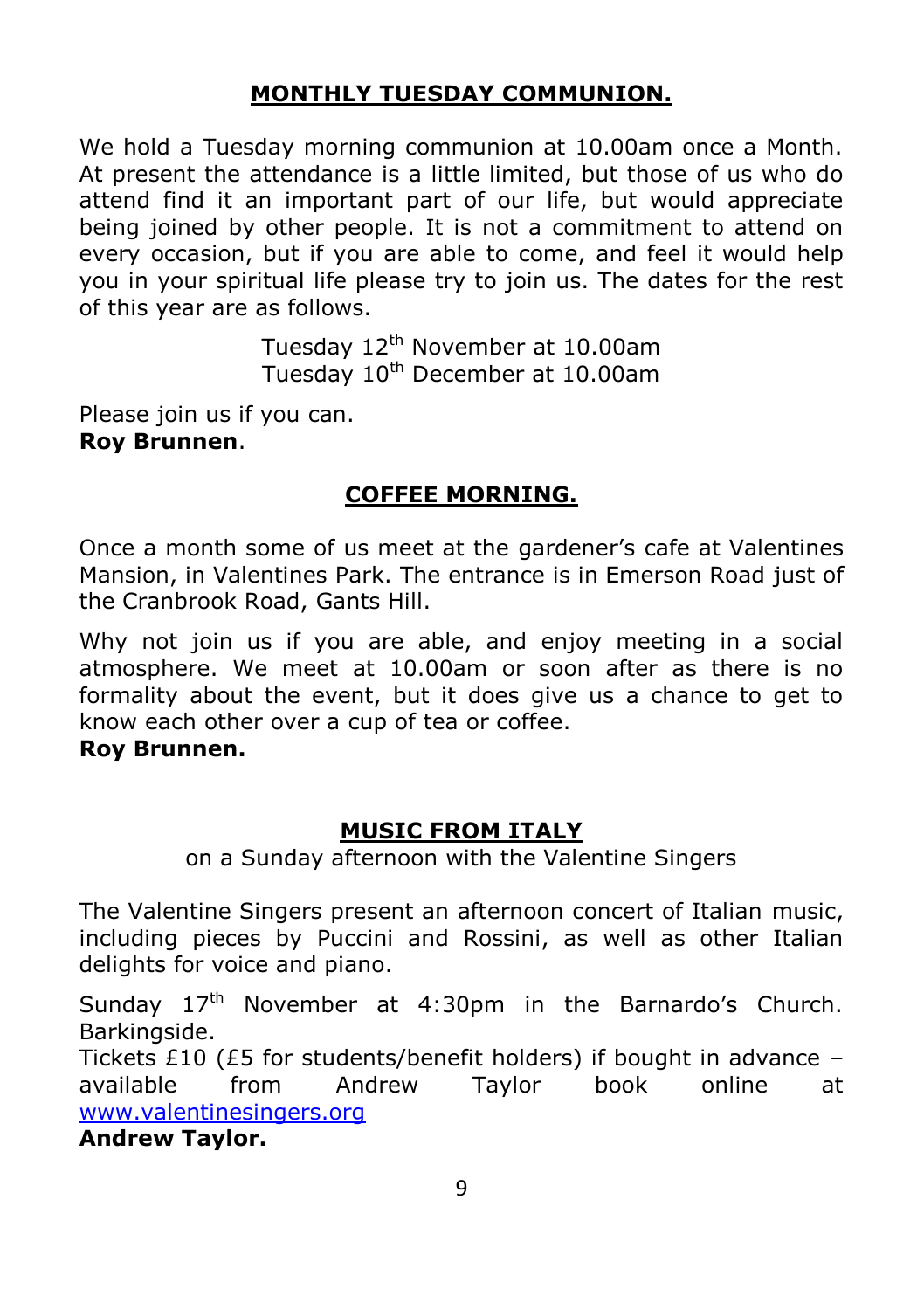# **FROM ELI TO ELI—JAH**

Peter Mitchell was correct when he told me that EL1 and EL2 stand for East London one and East London two. They are buses.

#### **ELIJAH** (1)

The harvest now is over, the summer days are gone....is the first chorus of Mendelssohn's oratorio "Elijah".

The harvest festival was over for us at The Drive, but not for St Andrews where, on the evening of  $5<sup>th</sup>$  October they were enjoying the harvest barn dance. It had been announced by Revd. Ann Easter on her radio 2 "Pause for Thought" the day before. We missed you all!

About 40 took part in "Elijah" at The Drive. Some had never sung before. There were twenty in the audience, the evening raised  $£700$ for an orphanage in the Philippines.

The organist, David Shepherd, was the orchestra. It was a formidable task accompanying fiery chariots and fiery horses, tempest, earthquake and fire.

As the Bible says, the Lord was not in the tempest, nor the earthquake, nor the fire. After the fire there came a still small voice. Whatever happened to the "still small voice"?

#### **ELIJAH (2)**

At least three of us who had sung "Elijah" at The Drive had the good fortune to hear Crouch End Festival chorus perform the work at The Barbican on Sunday  $13<sup>th</sup>$  October. Sir Willard White was in the title role. He was "Elijah".

It is difficult to pick out a favourite part. "Elijah" sends a young lad up on the ridge to look for clouds. Twice he goes up and sees nothing. The third time he sees a little cloud – "like a mans hand". Remember the name JAMES DILLON. He was "the youth" and sang superbly.

The Angels chorus "He watching over Israel" is one of the most beautiful in the whole work.

My favourite dramatic chorus is "Thanks be to God!" in which the long-awaited rain arrives. The water rushed along at great speed at the Barbican.......

**Susan Ruckes**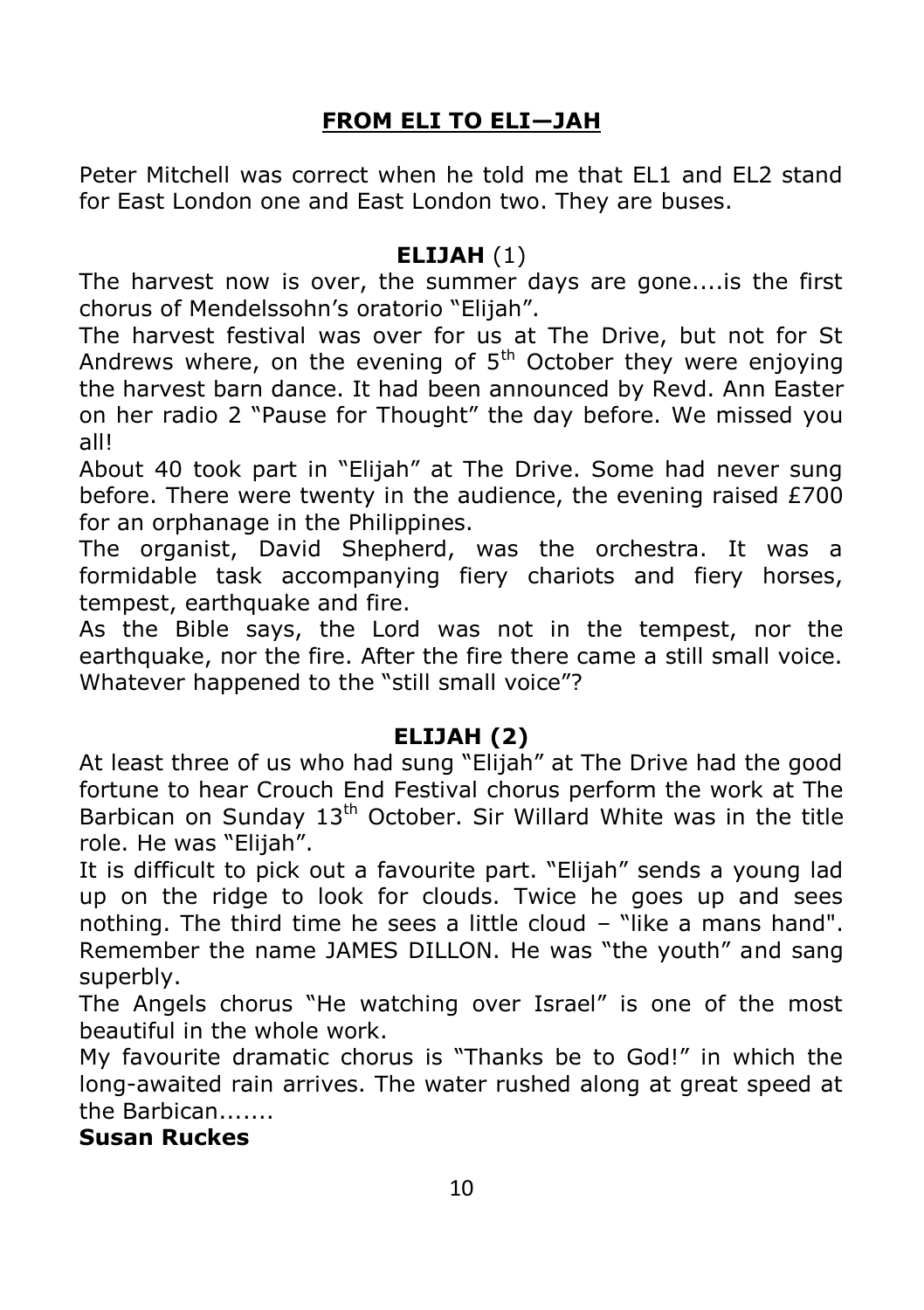# **REDBRIDGE FAITH FORUM 10TH ANNIVERSARY DINNER**

On Thursday 3<sup>rd</sup> October, Redbridge Faith Forum held a dinner to mark its 10<sup>th</sup> anniversary. About seventy attended the event, which was held at Sahan restuarant, near Ilford central library. Many different faiths were represented. Speeches were given by Deputy Mayor Councillor Tania Solomon, and by Mike Gapes MP. Mike represents the Ilford South constituency.

#### **Susan Ruckes.**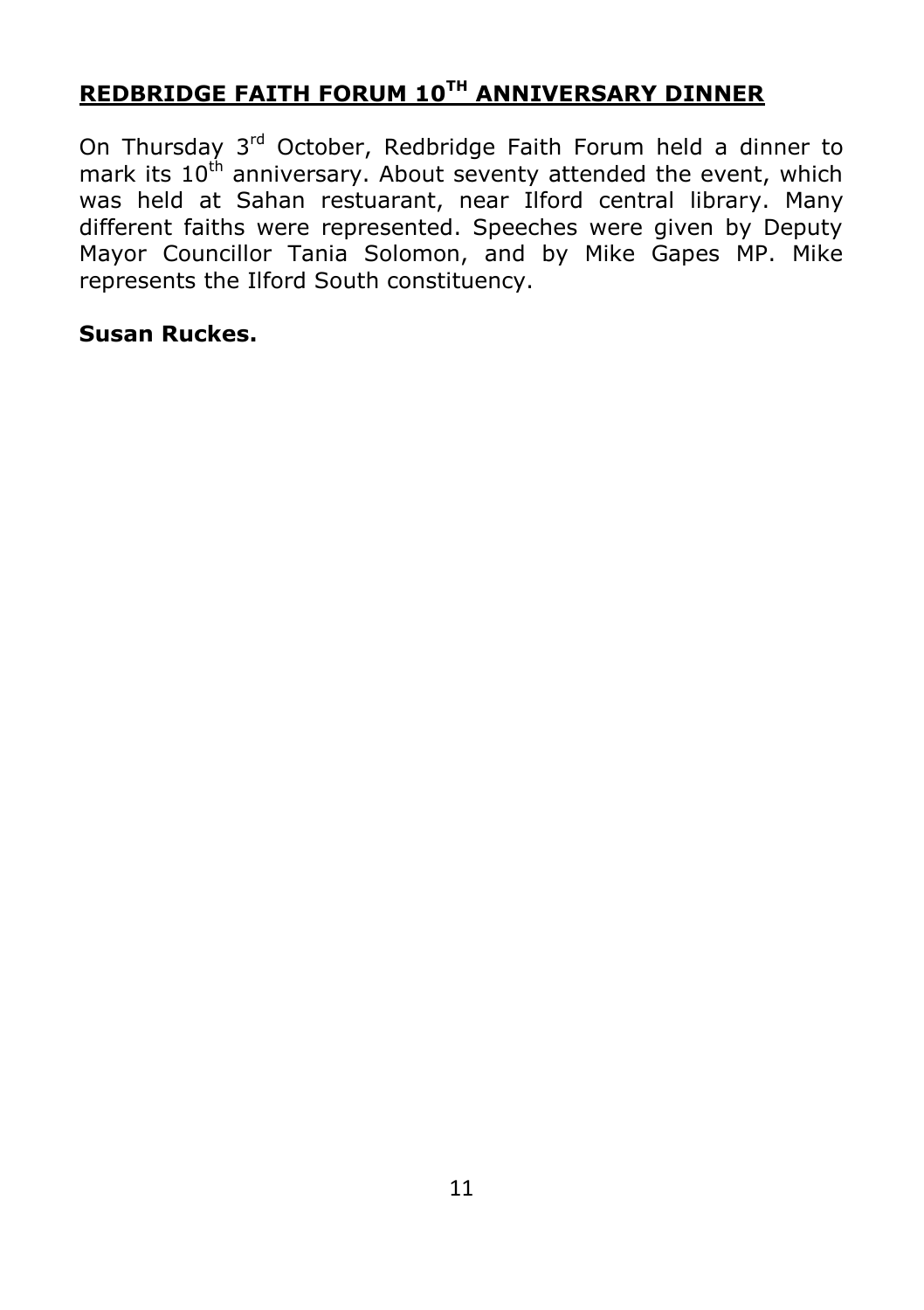

# **NOVEMBER DIARY**

| Sun                  | 3 <sup>rd</sup>                      | 10.45am            | Morning Service led by Mr R Debrah                                                                                 |
|----------------------|--------------------------------------|--------------------|--------------------------------------------------------------------------------------------------------------------|
|                      | Sun 10th                             | 10.45am            | <b>Remembrance Sunday and</b><br><b>Holy Communion led by</b><br><b>Revd. Bernardino Mandlate</b>                  |
| Tue $12^{\text{th}}$ |                                      | 10.00am            | Morning Holy Communion.                                                                                            |
| Thu $14th$           |                                      | 7.30pm             | Choir Practice                                                                                                     |
| Fri                  | $15^{\text{th}}$                     | 10.00am            | Coffee morning. At the gardeners cafe<br>Valentines Mansion, Valentines Park.                                      |
|                      | Sun $17th$                           | 10.45am            | <b>Morning Service including</b><br><b>Junior Mission for All (JMA)</b><br>presentations<br>Led by Revd. Jan Tate. |
| Tue                  | 19 <sup>th</sup>                     | 1.00 <sub>pm</sub> | Church Lunch                                                                                                       |
| Thu                  | $21^{st}$                            | 7.30pm             | <b>Choir Practice</b>                                                                                              |
|                      | Sun $24th$                           | 10.45am            | <b>Morning Service led by</b><br>Dr. Joy Leitch.                                                                   |
| Tue<br>Thu           | $26^{\text{th}}$<br>28 <sup>th</sup> | 8.00pm<br>7.30pm   | Advent Study week 1.<br>Choir Practice.                                                                            |